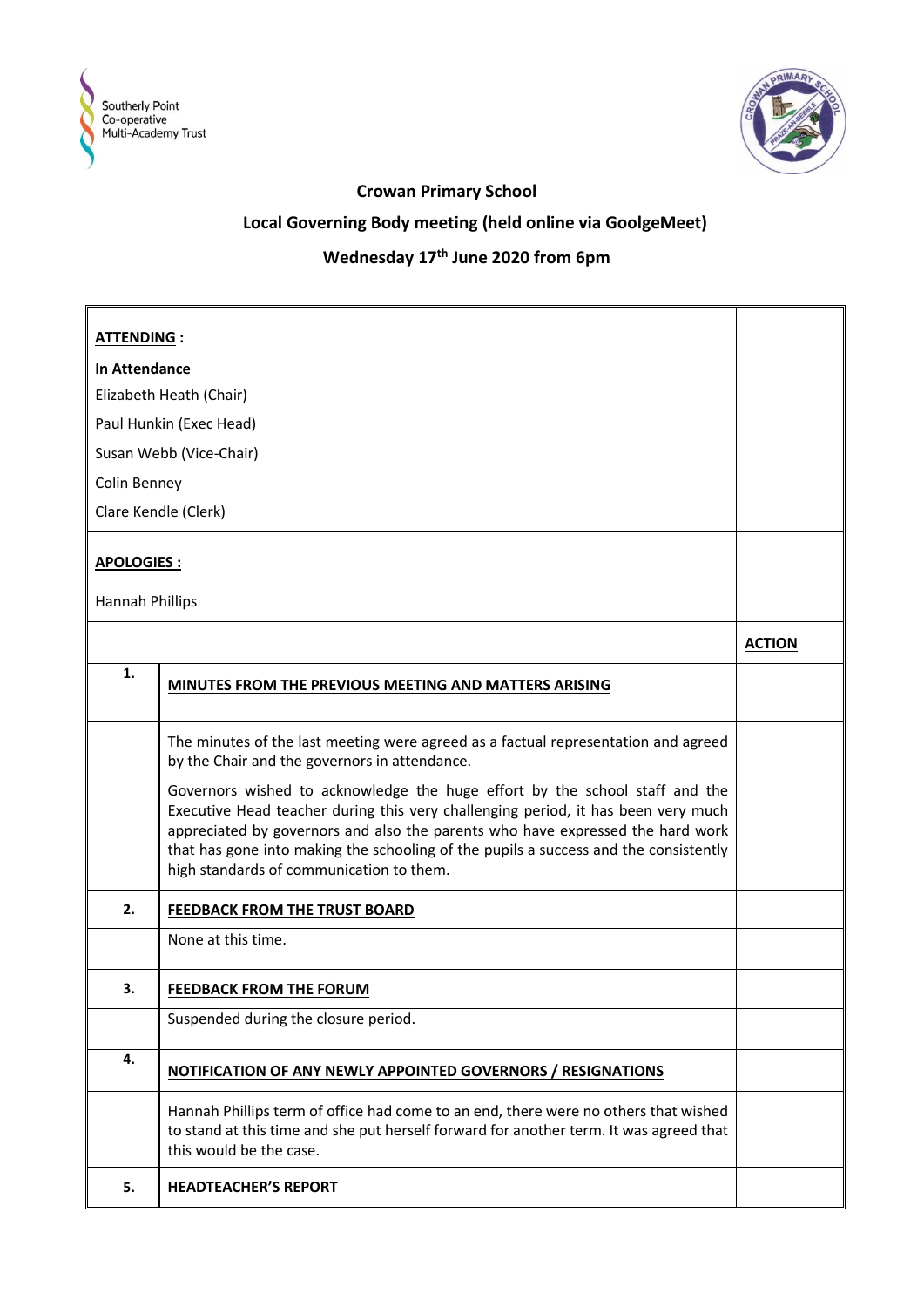The governors had received the Head teachers report ahead of the meeting, with the following areas highlighted:

The school has been part of the Wendron Hub and now it is open again on site the bubbles have their allocated spaces and are working well. The prioritising of children has taken place during this changing period, there have been extended invites to other year groups but the school is considering the spaces already offered and wish to ensure that there is appropriate capacity in the school at all times. Communications to the school community are being clearly made so that parents have the opportunity to send their children back, but once a decision has been made any remaining spaces will be offered to another child. If a family wishes to take up a space at a later date this will be assessed at that point.

The school staff will continue to be utilised in the most efficient and appropriate way to ensure everyone is safe.

The safeguarding of pupils and the staff has been utmost at this time, the governors had the opportunity to check and monitor the plans being put in place, they were content and found that all groups had been contacted on a regular basis by phone or using google classrooms. Work has been printed out for those pupils who required it.

The Trust have made it clear to all staff that they will not be expected to work over the summer so that they are ready for the start of term in September.

There is a musician coming in to take ukulele lessons, this is very enjoyable and in use using social distancing guidelines.

The budget has been sent through to the Chair and the school improvement plan have been put on hold at this time.

The school has the capacity to be able to use extra space should it be required, this is being considered and prepared for as and when it is required.

Cleaning and ventilation is key, all school staff are regularly being trained in regards to PPE and how to communicate to the school community any changes so that there is consistency.

#### **Q. How are you finding access to googledrive as this seems to be being utilised across the Trust?**

A. It is working ok now; it can be an issue if the laptop being used is not powerful enough.

#### **Q. How will live lessons work from a teacher's perspective?**

A. The idea is that the lesson face to face in the class will take place and it will also be live streamed at the same time. It will be tried out (practiced) between bubbles in the school so that pupils and staff can iron out any potential challenges. A lot has been done for teachers to prepare them as this is new and practice has taken place, it is a challenge for teachers as this is quite often out of their comfort zone.

The interaction is really necessary between other pupils and the teacher/TA's as well.

#### **Q. Is there provision for parents who don't have the hardware at home?**

A. Yes there is some access to provision to be able to pay for internet for those that are needy, there are chrome books for those pupils who have social workers as these have been allocated by the government. The local church have offered support as well which is positive. The school laptops unfortunately cannot be loaned out asthere are restrictions on them.

#### **September**

The numbers coming into the school were confirmed. Some children will move classes but there will be tailoring of what is best and everyone will be taught at the correct level.

**Staff**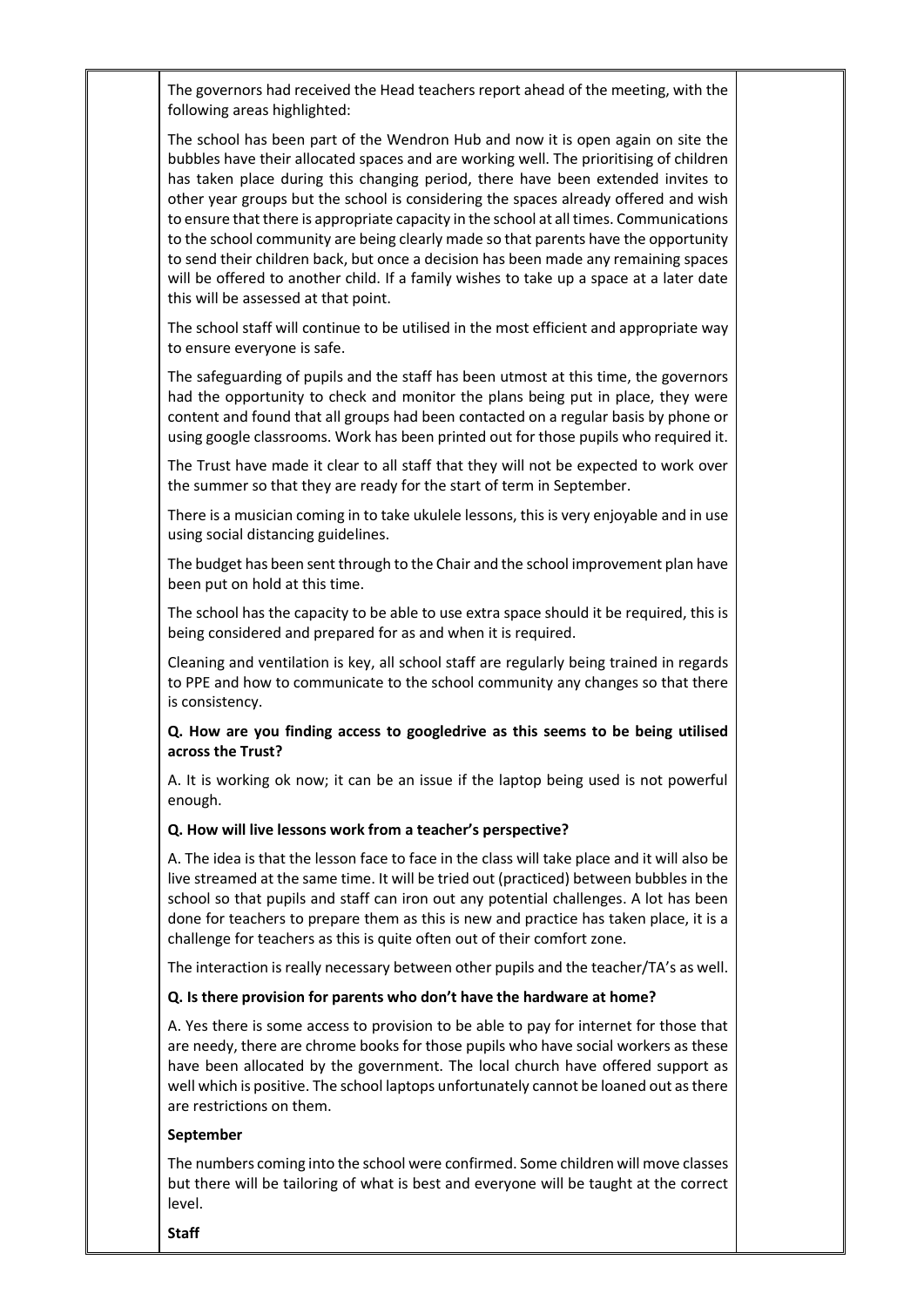|     | The updated staffing was given to governors so that they could understand the<br>picture in the school from September. The numbers of staff are being worked<br>alongside the pupils in the school now and ready for September.                                                                                                                                                                                                                                                         |  |
|-----|-----------------------------------------------------------------------------------------------------------------------------------------------------------------------------------------------------------------------------------------------------------------------------------------------------------------------------------------------------------------------------------------------------------------------------------------------------------------------------------------|--|
|     | <b>Attendance report</b>                                                                                                                                                                                                                                                                                                                                                                                                                                                                |  |
|     | Attendance had started to drop due to parents already withdrawing their children for<br>the pandemic since the last report to governors. Coding for attendance has changed<br>and is being implemented as they go along. Those children that were known for poor<br>attendance have been contacted regularly, the worry is for those children who<br>already were not at school as much as expected prior to the pandemic as this is an<br>even further extended time away from school. |  |
|     | <b>Policy</b>                                                                                                                                                                                                                                                                                                                                                                                                                                                                           |  |
|     | Lots of policies have been updated regularly over the pandemic period, these are<br>being communicated to staff and Trust alike. Governors are being kept up to date<br>wherever possible. Any changes are being addressed and policies updated as the<br>Head teacher is aware.                                                                                                                                                                                                        |  |
|     | <b>Community events</b>                                                                                                                                                                                                                                                                                                                                                                                                                                                                 |  |
|     | These were reviewed for this school year and some were able to take place prior to<br>lockdown which is really positive. Those that couldn't take place have been greatly<br>missed by the staff, pupils and families. There will be a leavers event for the year 6 to<br>be organised, it is still being discussed at the moment and will be communicated as<br>soon as it can be.                                                                                                     |  |
| 6.  | <b>SAFEGUARDING</b>                                                                                                                                                                                                                                                                                                                                                                                                                                                                     |  |
|     | Face to face training for safeguarding has been put on hold and this has been<br>recognised, staff are undertaking online training but also are waiting for face to face<br>sessions which are known for being more effective and preferred.                                                                                                                                                                                                                                            |  |
|     | The S157 was returned within the necessary time scale and no feedback has been<br>received as yet. It has been shared with the trust and a central record kept there.                                                                                                                                                                                                                                                                                                                   |  |
| 7.  | <b>HEALTH AND SAFETY UPDATE</b>                                                                                                                                                                                                                                                                                                                                                                                                                                                         |  |
|     | The risk assessments are being updated on a weekly basis and the governors are being<br>kept up to date with any changes. As the provision expands then this will be reviewed<br>and included.                                                                                                                                                                                                                                                                                          |  |
| 8.  | SELECTED TOPICS FROM STRUCTURED QUESTIONS                                                                                                                                                                                                                                                                                                                                                                                                                                               |  |
|     | Linked to the Head teachers report and the challenge raised.                                                                                                                                                                                                                                                                                                                                                                                                                            |  |
| 9.  | <b>FEEDBACK ON GOVERNOR MONITORING VISITS</b>                                                                                                                                                                                                                                                                                                                                                                                                                                           |  |
|     | Suspended during closure period.                                                                                                                                                                                                                                                                                                                                                                                                                                                        |  |
| 10. | MONITORING THE WELL-BEING AND WELFARE OF PUPILS, STAFF AND<br><b>STAKEHOLDERS</b>                                                                                                                                                                                                                                                                                                                                                                                                       |  |
|     | The class staff are using class dojo to engage with parents and are phoning parents if<br>they don't hear from them regularly. The school confirmed to governors that they<br>had spoken to all families on a regular basis. Examples were given to governors about<br>socially distanced families who were visited to check they were ok and also work has<br>been posted or picked up should it be required.                                                                          |  |
|     | There are families that are designated by the school as vulnerable and have been<br>included in the bubble for key workers, this is being greatly appreciated and some<br>families have taken this offer up and others have not. Those children with social                                                                                                                                                                                                                             |  |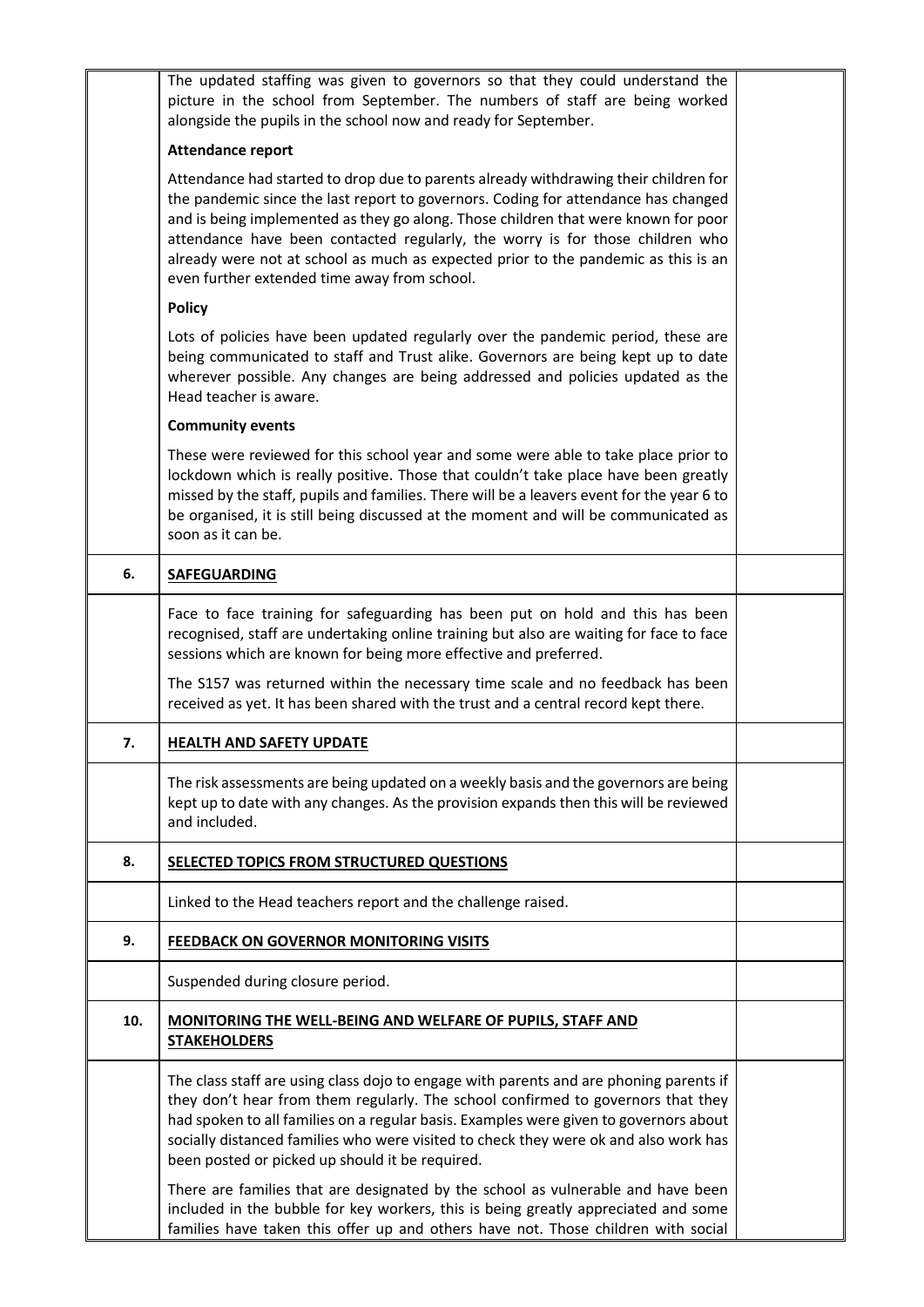|     | workers are being in contacted each week and the school speaks fortnightly with<br>social workers.                                                                                                                                                                                                                                                                                                                                                                                                                                                                                                                     |  |
|-----|------------------------------------------------------------------------------------------------------------------------------------------------------------------------------------------------------------------------------------------------------------------------------------------------------------------------------------------------------------------------------------------------------------------------------------------------------------------------------------------------------------------------------------------------------------------------------------------------------------------------|--|
|     | Q. Are meals for pupils who require them being covered appropriately?                                                                                                                                                                                                                                                                                                                                                                                                                                                                                                                                                  |  |
|     | A. There are no families asking for this at the current time but the offer is there should<br>any families require it.                                                                                                                                                                                                                                                                                                                                                                                                                                                                                                 |  |
|     | Q. Have the Trust been considerate of the staff welfare?                                                                                                                                                                                                                                                                                                                                                                                                                                                                                                                                                               |  |
|     | A. All staff have been in regular contact with their school and those staff that are not<br>at school are increasingly frustrated, the Head teacher is keeping in contact with staff.<br>There are WhatsApp groups for staff to use should they wish and the Trust is ensuring<br>that those staff that worked over the Easter or Half term holiday have the entitlement<br>to take their holiday. The SLT at the school are mindful of the time taken to deliver<br>lessons in the classroom and then also arranging the live streaming and preparation<br>of online work for pupils which is an increased work load. |  |
| 11. | <b>MONITORING HOW THE SCHOOL IS CONTINUING TO PROVIDE CARE FOR CHILDREN</b><br>WHO ARE VULNERABLE, CHILDREN WITH EHCP PLANS, CHILDREN OF KEY WORKERS<br>AND ASSOCIATED RISKS OF THESE                                                                                                                                                                                                                                                                                                                                                                                                                                  |  |
|     | Weekly contact with the family is being made, there have been links made for the<br>training of the staff who will be working with the pupil next year. There have been<br>updated resources being sent home and support being offered wherever the family<br>require it.                                                                                                                                                                                                                                                                                                                                              |  |
|     | TAC meetings have been put on hold but other meetings are being arranged.<br>Professionals are keeping in regular contact with the families and the teams around<br>the families.                                                                                                                                                                                                                                                                                                                                                                                                                                      |  |
| 12. | <b>RECOVERY PLANNING REPORT</b>                                                                                                                                                                                                                                                                                                                                                                                                                                                                                                                                                                                        |  |
|     | The school is planning for September so that children can be engaged appropriately.<br>Governors were encouraged to gently and consistently remind parents that the<br>school is somewhere that the children can learn effectively and is an enjoyable place<br>to learn.                                                                                                                                                                                                                                                                                                                                              |  |
|     | There is the potential to have a mixture of home learning with live lessons and also<br>some time in school. The live lessons will mean that the school can engage with<br>children and interact with them. Governors were able to discuss the potential issues<br>for all families and ensure that appropriate challenge was put forward.                                                                                                                                                                                                                                                                             |  |
|     | The school is mindful of the guidance coming out and will be updated by the Trust as<br>soon as possible.                                                                                                                                                                                                                                                                                                                                                                                                                                                                                                              |  |
|     | Q. In September if children wish to use the pre-school, what is the plan?                                                                                                                                                                                                                                                                                                                                                                                                                                                                                                                                              |  |
|     | A. The idea from the government is that preschools should be starting back as well,<br>the school is working closely to achieve this if at all possible.                                                                                                                                                                                                                                                                                                                                                                                                                                                               |  |
|     | Q. Do you anticipate any staffing issues if numbers in the school go up?                                                                                                                                                                                                                                                                                                                                                                                                                                                                                                                                               |  |
|     | A. The sharing of staff could take place between school settings in the Trust, this will<br>be discussed further as the plans move forward for September.                                                                                                                                                                                                                                                                                                                                                                                                                                                              |  |
| 13. | FOCUS ITEMS AND UPDATES [Eg. policies; changes to the curriculum; etc]                                                                                                                                                                                                                                                                                                                                                                                                                                                                                                                                                 |  |
|     | 30 <sup>th</sup> June google meets for Chairs – Chairs will update governors following on from<br>this meeting.                                                                                                                                                                                                                                                                                                                                                                                                                                                                                                        |  |
|     | Phase three will be considered and will be communicated to the school community<br>as soon as it is able.                                                                                                                                                                                                                                                                                                                                                                                                                                                                                                              |  |
| 14. | <b>IMPACT AND EFFECTIVENESS OF LOCAL GOVERNING BODY SINCE LAST MEETING</b>                                                                                                                                                                                                                                                                                                                                                                                                                                                                                                                                             |  |